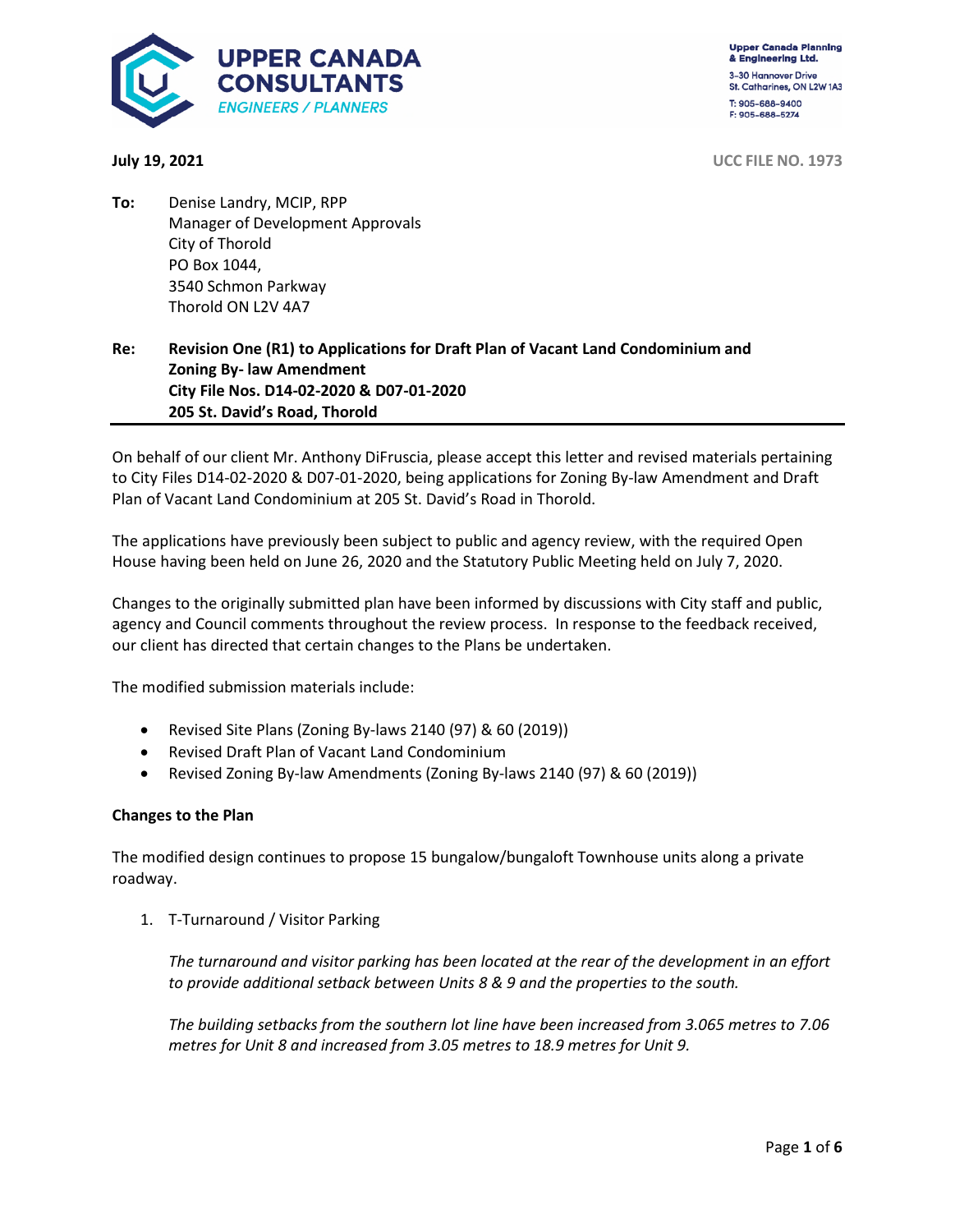*As a result of these changes, the relocated parking/turnaround area now requires relief for a landscape buffer strip of 0.7 metres whereas 1.5 and 3.0 metres are required in the two by-laws. This reduction is minor and will not have any significant impact on adjacent lands.* 

2. Flaring/Staggering of Units 1-4 and 12-15

*At the request of City staff, units on the east side of the private roadway have been flared to bring them slightly closer to the eastern lot line.* 

3. Architectural Enhancement along St. David's Road

*Units 1 and 15 have been subject to additional design considerations with the goal of providing additional architectural detailing along St. David's Road. Covered porches have been added with doors to provide more visual interest. The Draft Plan of Condominium Unit boundaries have been adjusted to accommodate these projections. A minimum 4.5 metre setback from St. David's Road has been identified in the revised Zoning Amendments to facilitate this design element.* 

4. Garage Locations

*Garages for Units 5-11 have been reoriented to the north sides of the building at the direction of the client.* 

5. Unit 8 Design

*Unit 8 has been subject to some additional design changes at the request of the client.* 

6. Additional Direction in Draft Zoning By-law Amendment re: By-law 2140 (97)

*By-law 2140 (97) does not contain clear provisions related to vacant land condominium developments. Accordingly, the revised Zoning By-law Amendment provides more specific detail to assist in the building permit review process, if the development is constructed under the provisions of By-law 2140 (97).* 

*These additional provisions do not facilitate development that has not been generally proposed through the original application submissions, but rather more specifically outlines methods for measuring setbacks or area. For example, citing the front yard setback from St David's Road, as well as from the private roadway in By-law 2140 (97).* 

*This additional content inclusion has been explained to, and supported by the City's Planning Department.* 

Explanatory charts outlining the changes in Zoning are provided on the following pages.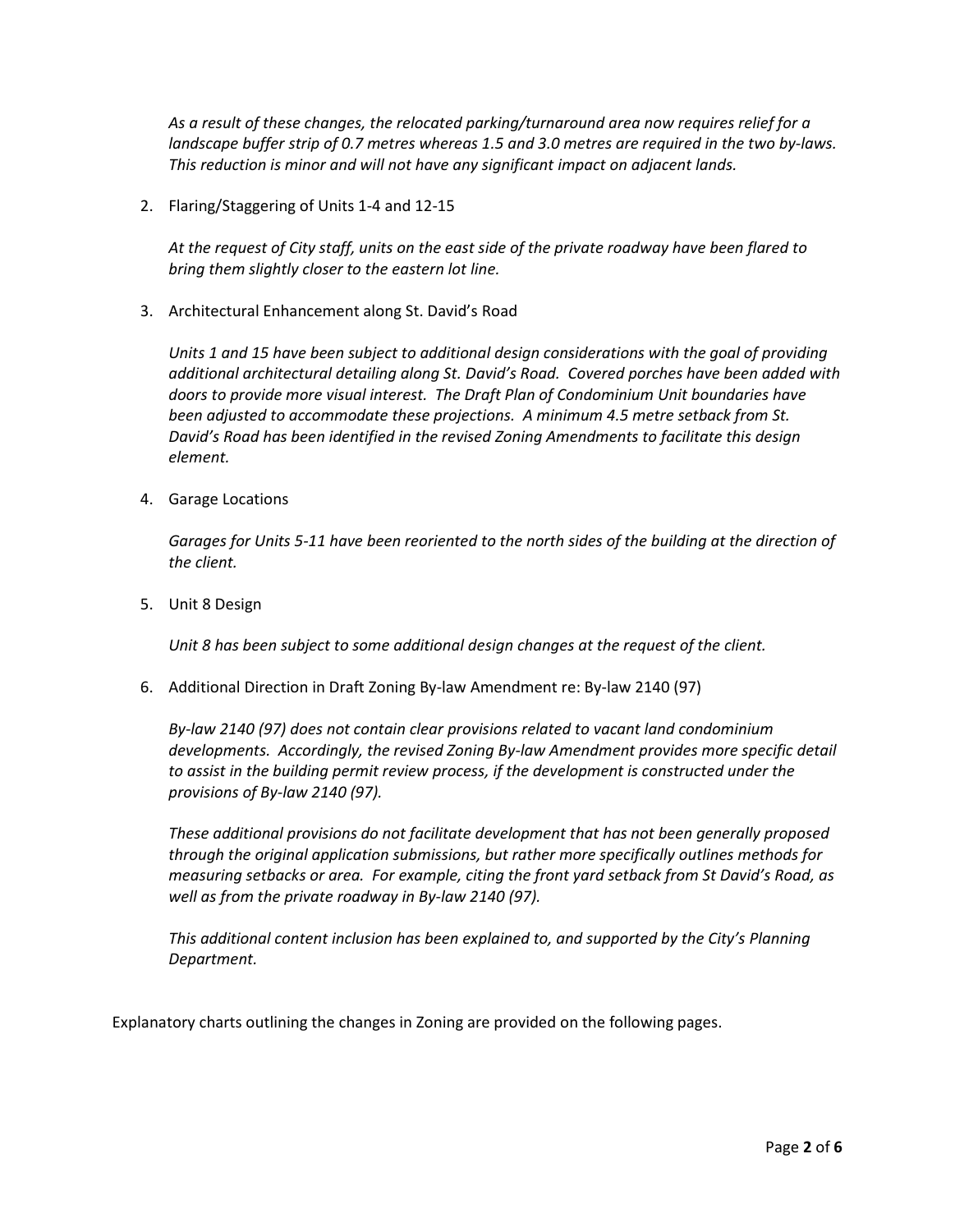### **Changes to Zoning By-law Amendments**

The requested change in Zoning Category from R1 to R3 (By-law 2140 (97)) and R3D (By-law 60 (2019)) remains the same, however, through design adjustments the number and degree of site-specific exceptions has been reduced.

| <b>BY-LAW SECTION</b> | <b>PROVISION</b>                    | <b>BY-LAW</b><br><b>REQUIREMENT</b>                                                                             | <b>ORIGINAL</b><br><b>REQUEST</b>                                                                                                  | <b>MODIFIED</b><br><b>REQUEST</b>                                                                                                                                                                                        |
|-----------------------|-------------------------------------|-----------------------------------------------------------------------------------------------------------------|------------------------------------------------------------------------------------------------------------------------------------|--------------------------------------------------------------------------------------------------------------------------------------------------------------------------------------------------------------------------|
| 13.2.3 (a) (ii)       | Minimum Lot<br>Area                 | 270 square<br>metres per<br>dwelling unit<br>for a block<br>townhouse<br>dwelling or a<br>fourplex<br>dwelling. | 259<br>square<br>metres for Units<br>1, 4, 5, 8, 9, 11, 12,<br>15<br>236<br>square<br>metres for Units<br>2, 3,6, 7, 10, 13,<br>14 | <b>REVISE:</b><br>214 square metres<br>for Units 2, 3, 4, 7<br>& 10                                                                                                                                                      |
| 13.2.3 (b) ii)        | Minimum Lot<br>Frontage             | 30 metres for a<br><b>Block</b><br>Townhouse                                                                    |                                                                                                                                    | ADD:<br>8 metres for a<br>Condominium<br>Unit along a<br>private roadway.                                                                                                                                                |
| 13.2.3(c)             | <b>Front Yard</b><br>Setback        | 6 metres                                                                                                        |                                                                                                                                    | ADD:<br>6 metres from St.<br>David's Road to a<br>dwelling unit, and<br>4.5 metres to a<br>covered porch.<br>4.5 metres to a<br>dwelling and 6<br>metres to an<br>attached garage<br>measured from a<br>private roadway. |
| $13.2.3$ (d)          | Minimum Rear<br><b>Yard Setback</b> | 6 metres                                                                                                        | 3 metres to Unit 8<br>and Unit 9                                                                                                   | <b>NO LONGER</b><br><b>REQUIRED</b>                                                                                                                                                                                      |
| 13.2.3 (i) (i)        | Minimum<br>Landscape Open<br>Space  | where the lot<br>abuts any R1A,<br>R1B, R1C, R1D,<br>R2 or R2S Zone,<br>a strip of land                         | $\blacksquare$                                                                                                                     | ADD:<br>where the lot<br>abuts any R1A,<br>R1B, R1C, R1D, R2                                                                                                                                                             |

Zoning By-law 2140 (97) – R3 Zone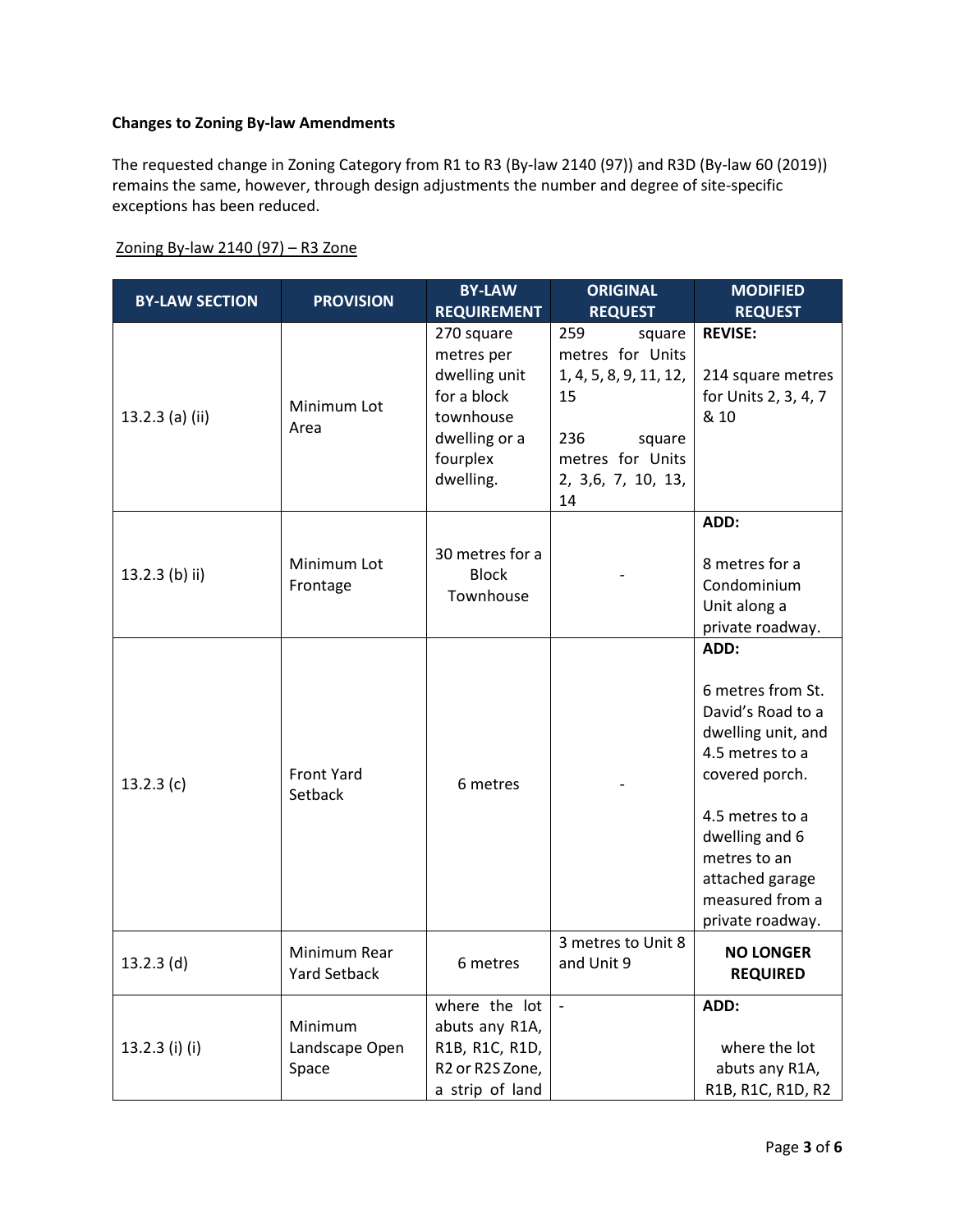|                       |                                     | <b>BY-LAW</b>                                                                                                                                                                                                                                                                                                                                                                                                                                          | <b>ORIGINAL</b>                                                                                                                                                                                  | <b>MODIFIED</b>                                                                                                                                                                                                      |
|-----------------------|-------------------------------------|--------------------------------------------------------------------------------------------------------------------------------------------------------------------------------------------------------------------------------------------------------------------------------------------------------------------------------------------------------------------------------------------------------------------------------------------------------|--------------------------------------------------------------------------------------------------------------------------------------------------------------------------------------------------|----------------------------------------------------------------------------------------------------------------------------------------------------------------------------------------------------------------------|
| <b>BY-LAW SECTION</b> | <b>PROVISION</b>                    | <b>REQUIREMENT</b>                                                                                                                                                                                                                                                                                                                                                                                                                                     | <b>REQUEST</b>                                                                                                                                                                                   | <b>REQUEST</b>                                                                                                                                                                                                       |
|                       |                                     | having a width<br>of not less than<br>1.5<br>metres<br>shall<br>be<br>provided<br>and<br>maintained on<br>the<br>lot<br>adjacent to the<br>abutting<br>lot<br>line(s)<br>as<br>landscaped                                                                                                                                                                                                                                                              |                                                                                                                                                                                                  | or R2S Zone, a<br>strip of land<br>having a width of<br>not less than 0.7<br>metres shall be<br>provided and<br>maintained on the<br>lot adjacent to the<br>abutting lot line(s)<br>as landscaped<br>open space, 0.7 |
| 6.15.7 d)             | Location of<br><b>Parking Spots</b> | open space,<br>(d) parking<br>areas required<br>in a Residential<br><b>Third Density</b><br>Zone or a<br>Residential<br>Fourth Density<br>Zone shall be<br>located not<br>closer than 3.0<br>metres to any:<br>(i) street line,<br>(ii) window of<br>a habitable<br>room, except<br>for parking<br>space and<br>driveway for<br>the occupant<br>of that room;<br>or (iii)<br>Residential<br>First Density or<br>Residential<br>Second<br>Density Zone. | Notwithstanding<br>provision 6.15.7<br>d) of By-law 2140<br>(97), that visitor<br>parking spaces<br>can be located<br>1.0 metres from<br>the window of a<br>habitable room in<br><b>Unit 12.</b> | metres<br><b>NO LONGER</b><br><b>REQUIRED</b>                                                                                                                                                                        |
| Section 6.2.2.3       | Decks                               |                                                                                                                                                                                                                                                                                                                                                                                                                                                        | "Subject to<br>compliance<br>Section 6.2.2.3 of<br>By-law 2140 (97),<br>covered decks are<br>permitted for all<br>Units."                                                                        | <b>REQUEST</b><br><b>REMAINS:</b><br>"Subject to<br>compliance<br>Section 6.2.2.3 of<br>By-law 2140 (97),<br>covered decks are                                                                                       |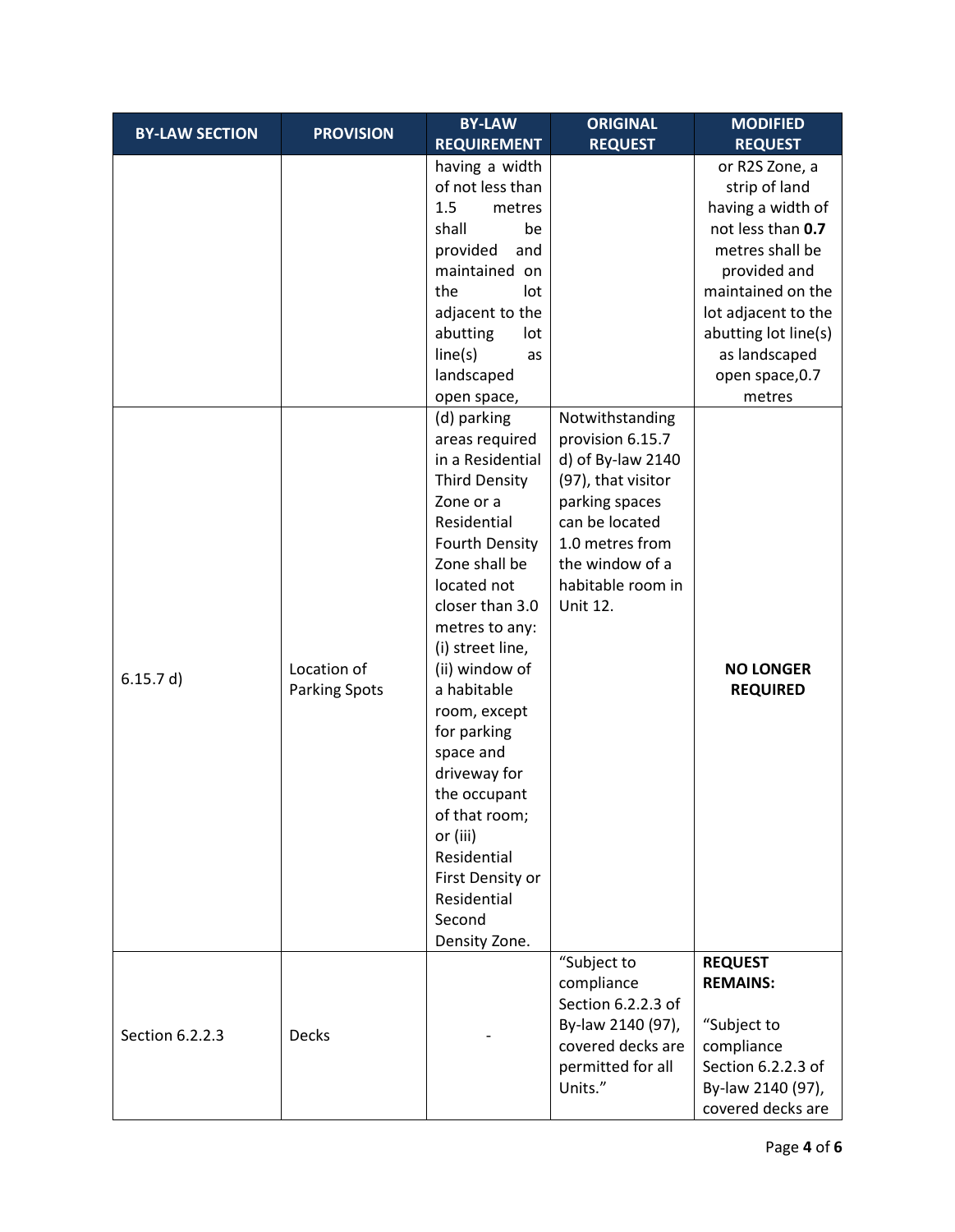| <b>BY-LAW SECTION</b> | <b>PROVISION</b> | <b>BY-LAW</b><br><b>REQUIREMENT</b> | <b>ORIGINAL</b><br><b>REQUEST</b> | <b>MODIFIED</b><br><b>REQUEST</b> |
|-----------------------|------------------|-------------------------------------|-----------------------------------|-----------------------------------|
|                       |                  |                                     |                                   | permitted for all<br>Units."      |

# Zoning By-law 60 (2019) – R3D Zone

| <b>BY-LAW SECTION</b>                                                                                                                                                         | <b>PROVISION</b>                                                        | <b>BY-LAW</b><br><b>REQUIREMENT</b>                                                                                                                                                                                                     | <b>ORIGINAL</b><br><b>REQUEST</b>                                                                                           | <b>MODIFIED</b><br><b>REQUEST</b>                                                                                                            |
|-------------------------------------------------------------------------------------------------------------------------------------------------------------------------------|-------------------------------------------------------------------------|-----------------------------------------------------------------------------------------------------------------------------------------------------------------------------------------------------------------------------------------|-----------------------------------------------------------------------------------------------------------------------------|----------------------------------------------------------------------------------------------------------------------------------------------|
| Table 6.3 b Lot,<br>Building, and<br>Structure<br>Requirements for<br>Townhouses (Street<br>or Stacked), Triplex,<br><b>Fourplex and Private</b><br><b>Street Development</b> | Minimum<br>Distance from<br>Private Street or<br>Condominium<br>Roadway | 4.5<br>m<br>to<br>dwelling<br>6.0 m to<br>private garage<br>or rear wall                                                                                                                                                                | 2.2<br>metres<br>to<br>dwelling for Unit<br>11                                                                              | <b>REVISE:</b><br>2.9 metres to<br>dwelling for Unit<br>8.                                                                                   |
| Table 6.3 b Lot,<br>Building, and<br>Structure<br>Requirements for<br><b>Townhouses (Street</b><br>or Stacked), Triplex,<br>Fourplex and Private<br><b>Street Development</b> | Minimum Planting<br>/ Buffer Strip                                      | 1.5 m where<br>abutting R1A,<br>R1B, R1C, R1D,<br>R <sub>2</sub> A and R <sub>2</sub> B<br>zones                                                                                                                                        |                                                                                                                             | ADD:<br>0.7 m where<br>abutting R1A, R1B,<br>R1C, R1D, R2A and<br>R2B zones                                                                  |
| Table 6.3 b Lot,<br>Building, and<br>Structure<br>Requirements for<br>Townhouses (Street<br>or Stacked), Triplex,<br>Fourplex and Private<br><b>Street Development</b>        | Minimum<br><b>Dwelling Unit</b><br>Area                                 | 160.0 m2 per<br>interior unit<br>and 200.0 m2<br>per end unit                                                                                                                                                                           |                                                                                                                             | ADD:<br>113 $m2$ for an<br>interior unit.<br>131 $m2$ for an end<br>unit.                                                                    |
| 4.4.2 b)                                                                                                                                                                      | Driveways                                                               | b) In any zone<br>where<br>a<br>dwelling<br>is<br>permitted, the<br>maximum<br>driveway width<br>shall be 7.0 m<br>or 50% of the<br>frontage or the<br>exterior<br>side<br>lot<br>line<br>distance;<br>whichever<br>is<br>less, for the | Notwithstanding<br>Policy 4.4.2 b),<br>that a driveway<br>width of 5.65<br>metres, or 54% is<br>permitted for all<br>Units. | <b>REVISE:</b><br>Notwithstanding<br>Policy 4.4.2 b),<br>that a driveway<br>width of 7.0<br>metres, or 55% is<br>permitted for all<br>Units. |